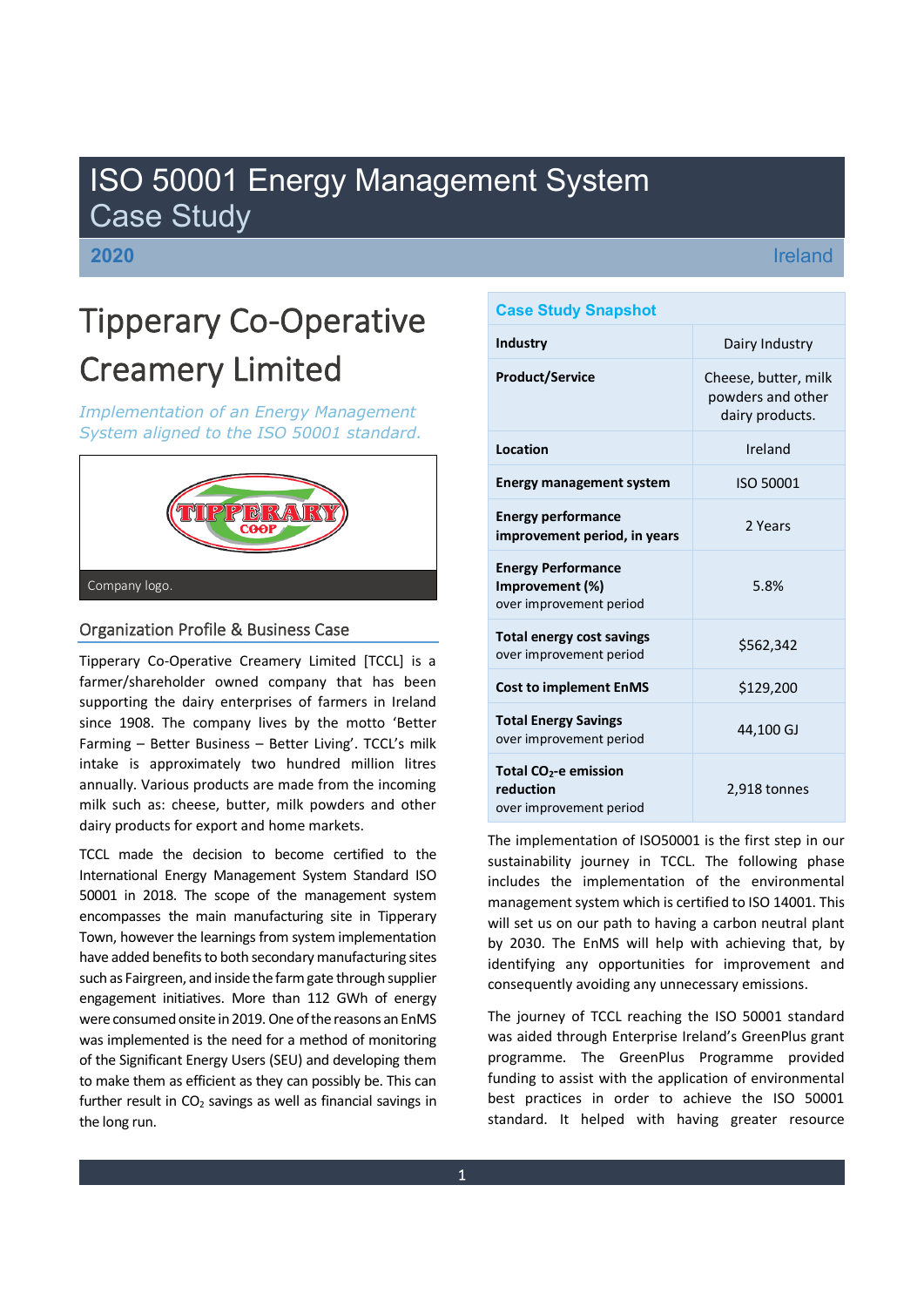#### Global Energy Management System Implementation: Case Study

#### **2020 Ireland**

efficiency and increasing the company's environmental sustainability. The implementation of ISO50001 is also a viable root to compliance with the Energy Efficiency Directive through SI426 in Ireland. This directive requires member states to carry out an in-depth energy audit every four years or become certified to ISO 50001. The most logical approach for TCCL was to implement a structured management system which adds value to the organisation. In addition, we are members of the Sustainable Energy Authority Irelands [SEAI's] Large Industry Energy Network [LIEN]. Through the LIEN, the SEAI provide support to large energy using organisations in order to implement structured management systems and effective action plans to also assist the process. More details are available on what LIEN is later on in this study.

*"Implementation of the ISO 50001 in Tipperary Co-Op has greatly altered the way energy is managed on site. It has also helped identify many opportunities for improvement.*" JP Bourke, EHS & Energy Manager.

#### Business Benefits

The implementation of ISO 50001 commenced informally in 2017 through the identification of SEU's and a focus on energy as a manageable business expense. From 2017 to 2019, this focused approach allowed us to form a suitable and logical way to organise data in order to determine the operational performance of SEU's. The following points illustrate the key benefits which have been gained through the implementation of the management system:

12.3GWh of energy savings over two years with a cost saving of \$562,342. This is equivalent to the cost of 1.6million litres of milk.



*Figure 1: CUSUM graph for total energy on site over 2018 and 2019.*

- The overall implementation cost was low in comparison to the savings achieved. At a cost of \$129,200, the implementation of the system paid for itself in less than a year.
- System implementation has helped us to focus more on standard working practices and the monitoring of operational criteria. This has allowed us to root cause deviations in performance faster.
- We have been able to develop more effective energy budgets through the use of regression analysis. This builds confidence in the process with our Board of Directors.
- Through our commitment to energy management, we have gained further grant assistance to carry out a thermal system review across the whole site. Given that 87% of the energy consumption of TCCL is aimed towards the generation and use of steam, a full thermal map was developed in order to determine opportunities across the site. This review has been incorporated into a 3-year energy upgrade strategy. See thermal Sankey diagram which was developed in Figure 2: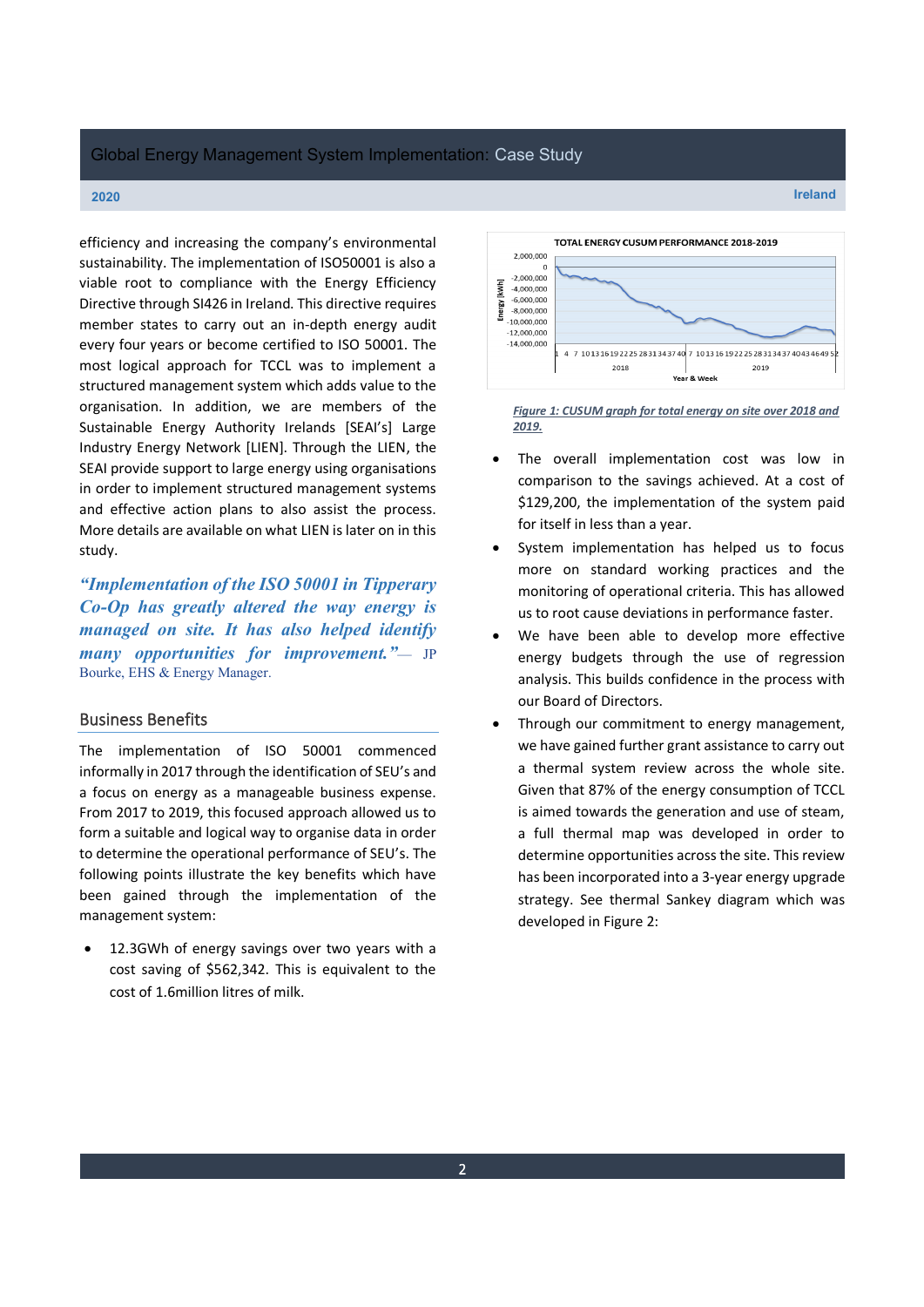#### Global Energy Management System Implementation: Case Study





*Figure 2: Thermal Review Sankey*

- Our staff have been upskilled as a result of the process through energy awareness, root cause, internal auditing and utilities training.
- The design element of the standard along with the energy efficient design standard IS399 have yielded significant improvements during the design and construction of our new spray dryer and effluent treatment plant.
- There has also been engagement with farmer stakeholders to champion better energy usage at a farm level by installing an energy management software on farms. This aims to look at the supply chain as a whole from an energy point of view.

#### Plan

Management in TCCL have always been committed to good energy management practices, however a structured system had never been put in place. Due to increasing pressures on the agricultural industry in Ireland regarding  $CO<sub>2</sub>$  emissions and other requirements in line with the Energy Efficiency Directive and the Origin Green programme, ISO 50001 was the most logical next step in our energy journey. In the process of implementing ISO 50001, we gained assistance from the Enterprise Ireland and SEAI. As the implementation of the system progressed, and the potential savings that could be achieved were realised, this further fortified management's commitment to this programme. There less than half a years' worth of staff time put into the process of implementing ISO 50001. The implementation

**2020 Ireland**

process was much lighter on resource than expected. We would recommend implementing this standard to any large energy using organisation as the gains far outweigh any input required.

There are many ways in which Tipperary Co-Op has planned and developed the EnMS:

#### ¾ **Energy Policy**

The management team illustrate commitment to energy management both internally and externally as required through the organisation's energy policy. The policy was generated in order to ensure alignment to the ISO 50001 standard as well as the company's strategy and objectives. It is displayed in the main reception area. This ensures that all personnel working on behalf of the business are aware of its contents. This policy is put into action through the sites strategic energy plan. We have established three-year upgrade objectives which are structured to ensure that consumption is minimised prior to specifying any plant or equipment upgrades.

### ¾ **Scope of the EnMS**

To help understand energy consumption and use on site, a comprehensive review of energy sources had to be carried out. This also helped with determining the appropriate approach for implementing the EnMS. Through this review it was determined that the sources within the scope of the EnMS include:

- **Electricity**
- ͻ Natural Gas
- Diesel
- Liquified Petroleum Gas (LPG)

#### ¾ **Performance Evaluation and Improvement**

Energy data is obtained from the organisation's M&T system and inputted to an EnPI tracker. In addition, energy variable data as outlined in the data collection plan is inputted to this file. Regression analysis is used to determine the most relevant energy drivers at a site level and for each SEU. Each graph in the EnPI report is then updated, sent to the relevant personnel across the site and reviewed in order to determine if there are any deviations. Any deviations in performance are discussed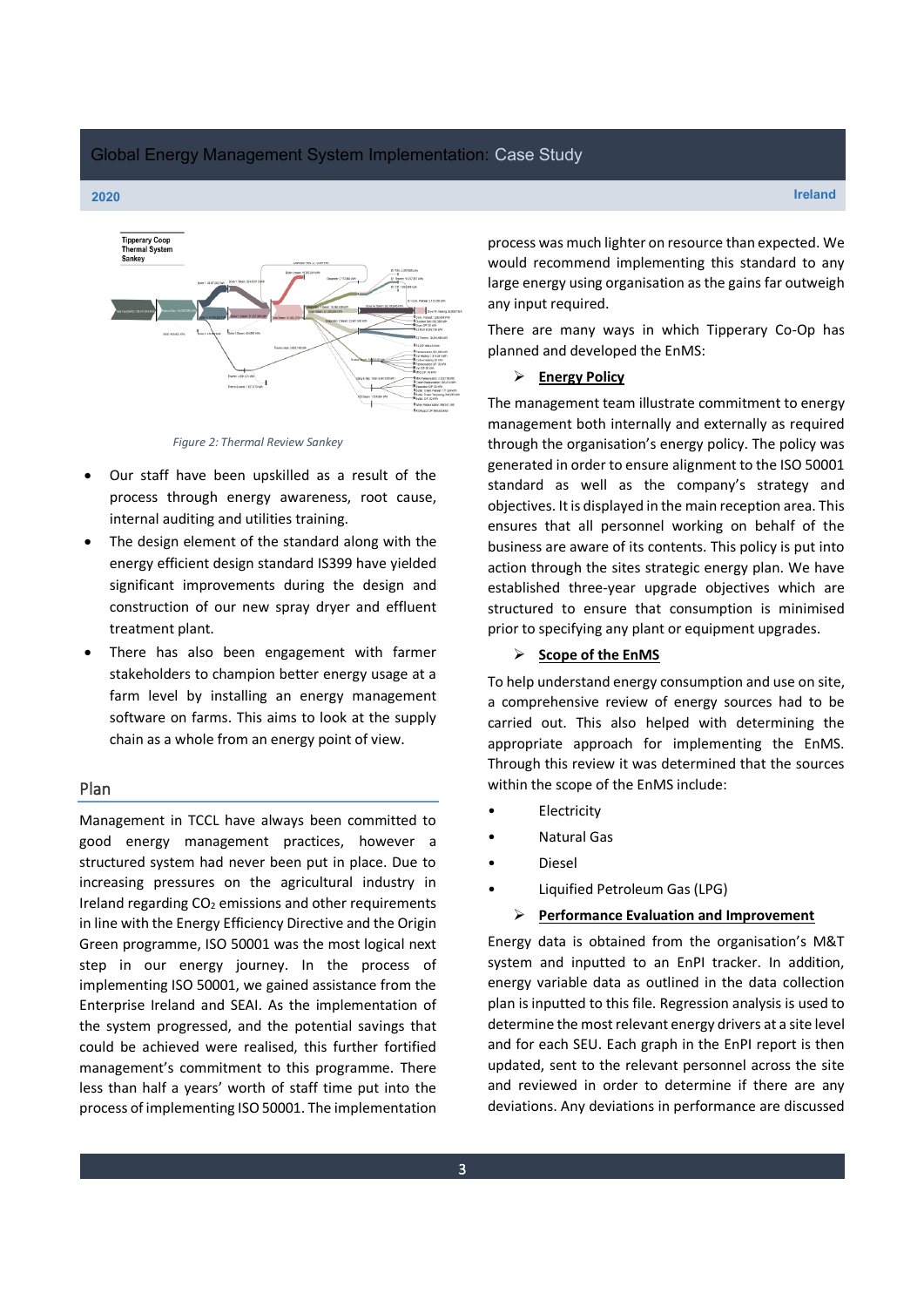**2020 Ireland**

with the relevant SEU owners and an investigation is performed if necessary.

Process operators and supervisors review the total cost of production on a daily and weekly basis. Through the implementation of the management system, energy has now been incorporated into these metrics and is therefore continuously on the minds of those that can most effect consumption.

At the beginning of the new financial year an annual management review is performed of the effectiveness of the previous year's Energy Management Programs (EnMP's) in achieving the objectives and targets as set out in this management system. The relevant file on the system records these objective and targets, which are stored in a tabular form. This table is reviewed and a decision is determined on whether the targets of the relevant year have been achieved. The decision is supported by data collected throughout the year. These targets also have to be in alignment with the Origin Green programme in order to support the sustainability of the organisation. Energy is the third largest annual expense for the company therefore gaining commitment to incorporate planning into the overall business strategy has not been an issue.

*aThe implementation of ISO 50001 has brought a structured approach to the management of energy onsite. This structured approach has translated to better identification of energy related projects which will reduce the carbon footprint of the manufacturing business and has resulted in 10% reduction in energy usage for 2018. The Tipperary Co-Operative strategy has also expanded the scope of the sustainability program beyond of the site and have engaged with the local community to create an enhanced awareness at farm and school levels of the importance of better energy management, both from a business and society perspective*<sup>"</sup> — JP Bourke, EHS & Energy Manager

#### Do, Check, Act

Leadership in the form of communications from our CEO has specified how crucial energy management is, causing all levels of the organisation to prioritise energy management. In addition, the energy management team have branched out to several operational and maintenance teams to support the identification of potential projects. This have been materialised through energy hubs whereby operations, maintenance and quality personnel are assigned to a specific process/SEU. This energy hub is tasked with root causing any issues which affect production or performance [See Table 1: 2020-2022 Project Plan].

#### ¾ **Strategic Planning**

Energy planning has now been incorporated into our strategic plans. We are currently on a journey to becoming a carbon neutral site with the hope of achieving a circular economy within our thermal system. This includes the generation of biomethane from slurry from our supplier's farms.

#### ¾ **Action Plans**

We have set an overall site objective to become carbon neutral by 2030 and a further year on year target to improve energy performance by 3%. Some of the projects which have been carried out which have helped us to achieve this target include:

- Evaporator optimisation project.
- Compressed air leak survey and leak fixing.
- Compressed air heatless dryer replacement with heated system.
- Thermal systems review which is being incorporated into our medium term plan
- Energy efficient design of a new spray dryer ensuring best practice technologies are being installed.
- Energy efficient design of our new effluent treatment plant which has resulted in a mostly gravity fed system therefore reducing pumping significantly.

A three year energy efficiency plan has also been developed based largely on the output form the thermal systems review. The table below illustrates the project details: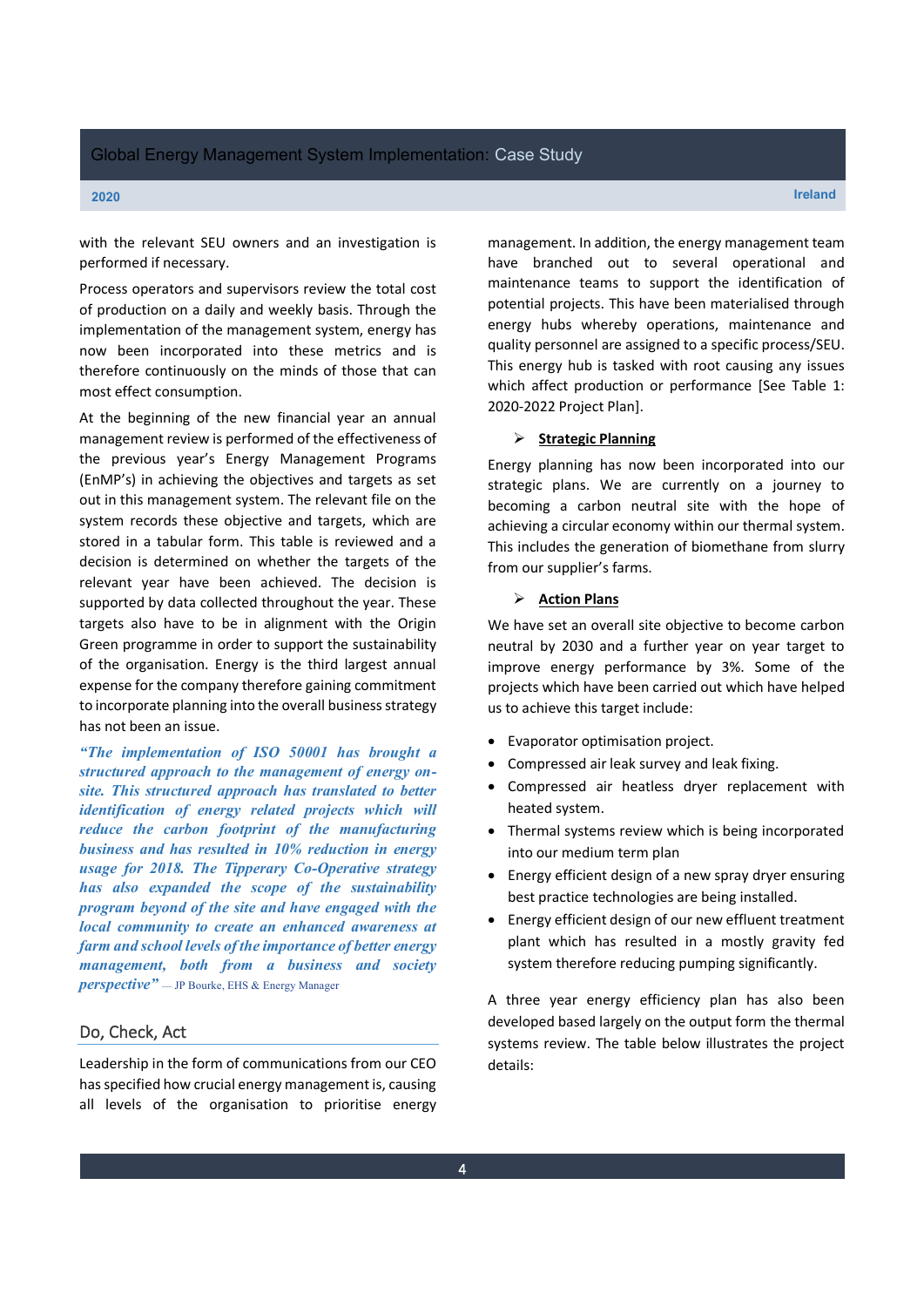**Year Action Plans Mechanism Savings [kWh] [kWh] Water Savings [m3] tCO<sub>2</sub> Savings Total kWh Total Cost Savings 2020 Water systems review Green Plus | 0 0 - € -2020** Repair all steam malfunctioning steam traps and implement a steam trap maintenance programme. Including pasteuriser 2 & dryer condensate recovery solutions BEC/EXEED | 4,936,356 5,018 911 4,936,356 € 149,596.08 **2020** Cheese refrigeration plate heat exchanger BEC/EXEED 87,353 - - 40 87,353 € 8,997.36 **2020** Valve & Pipework insulation BEC/EXEED - 764,170 - 141 764,170 ¼ **2020** Implement a utilities request/scheduling system Site | 1,049,877 - 194 1,049,877 € 31,496.31 **2020** Carry our root cause on the boiler TDS & Output Site/EXEED - 864,002 2,791 159 864,002 € 26,757.36 **2020** Boiler 3 controls upgrade BEC **2020** Recover steam condesnate from the cheese Vats BEC/EXEED - 400,521 3,678 74 400,521 ¼ **2021 Refrigeration system upgrade EXEED EXEED 412,664 - 191 412,664 € 42,504.39 2021** Pasteuriser replacement EXEED 162,501 731,253 - 209.986 893,754 ¼ **2021** Cream pasteuriser platepack optimisation **EXEED** 23,431 84,350 26.38793 107,781 € 4,943.89 **2021 Skim cooler modulating valve EXEED EXEED 71,301 | - | - | 32.95461 71,301 |€ 7,344.00 2021** Cream cooling tower **EXEED** EXEED 231,514 - 107.0035 231,514 € 23,845.94 **2021** Indirect fired dryer air heater Fired Control EXEED - Fired Control Control + 6,177,552 - 1139.449 6,177,552 € 185,326.56 **2021 Dryer heat recovery Conserved EXEED - 8,176,685 - 1508.19 8,176,685 € 245,300.55 2021 Boiler 1 economiser EXEED 1,077,393 198.7251 1,077,393 1 € 32,321.79 2022** Evaporation RO plant including water scrubbing EXEED/EI - 1,977,465 13,465,714 - 1569.786 11,488,249 ¼

*Table 1: 2020-2022 Project Plan*

#### $\triangleright$  **Enhanced EnPI's**

We use regression and multivariate regression analysis in order to determine baselines for our site and SEU energy. The regression models are then used to determine expected consumption for the coming period on a weekly basis. The most appropriate energy drivers are determined through the use of regression analysis. Agreement is gained from the overall team as to the most appropriate drivers. Performance dials and CUSUM graphs are issued for each SEU and site energy. An example for site electricity can be seen below and the site level energy, CO<sub>2</sub> and Water can be seen in **Figure 4**.



*Figure 3: Performance dial and CUSUM graph for site electricity.* Only deviations in energy performance are reacted to. A deviation is defined as any three consecutive increases in the CUSUM graph.



*Figure 4: Example of dials and annualized charts used for total energy, site CO2 and water analysis.*

These metrics are reviewed at the end of the year in order to determine if objectives and targets have been met. The dials in **Figure 4** illustrate the year to date

**2020 Ireland**

saving. These dials are established through the regression baseline i.e. expected energy is calculated for the year based on production outputs. This expected energy consumption is then compared against actual consumption. The energy variables which are been determined for the site are Total Powder, Total Cheese, Total Butter and Total Skim Concentrate Produced. It is not appropriate to review performance against one single driver given the diversity of products and seasonality of the business.

#### ¾ **Independent M&V**

All energy savings are independently measured and verified by a Certified Measurement and Verification Professional. Through the Energy Efficiency Obligation Scheme, TCCL can sell the energy credits which are gained in a given year to an Obligated Party [Energy Provider]. The funding from energy credits sold are then put back into further energy initiatives. An enhanced energy monitoring system is being implemented in 2020 using funds from the sale of 2019 energy credits.

#### ¾ **Energy Efficiency Design & Procurement**

Energy efficient design and procurement are pivotal to the success of our energy programme. We now design and procure processes, systems and facilities which can affect our SEU's ensuring that long term emissions are taken into consideration. We have a goal of not designing opportunities for improvement into our processes.

#### **Transparency**

Tipperary Co-Op are a member of the Sustainable Energy Authority of Ireland's (SEAI) Large Industry Energy Network (LIEN). LIEN is a group of companies with significant energy use that adds up to €1 Million in energy bills or more. With the aid of SEAI, companies within this network can improve their energy performance and consequently inspire others.

Tipperary Co-Op submits annually a LIEN report, which includes information about the ISO 50001 certification. Any information regarding the ISO 50001 would have been transferred with complete transparency to the SEAI